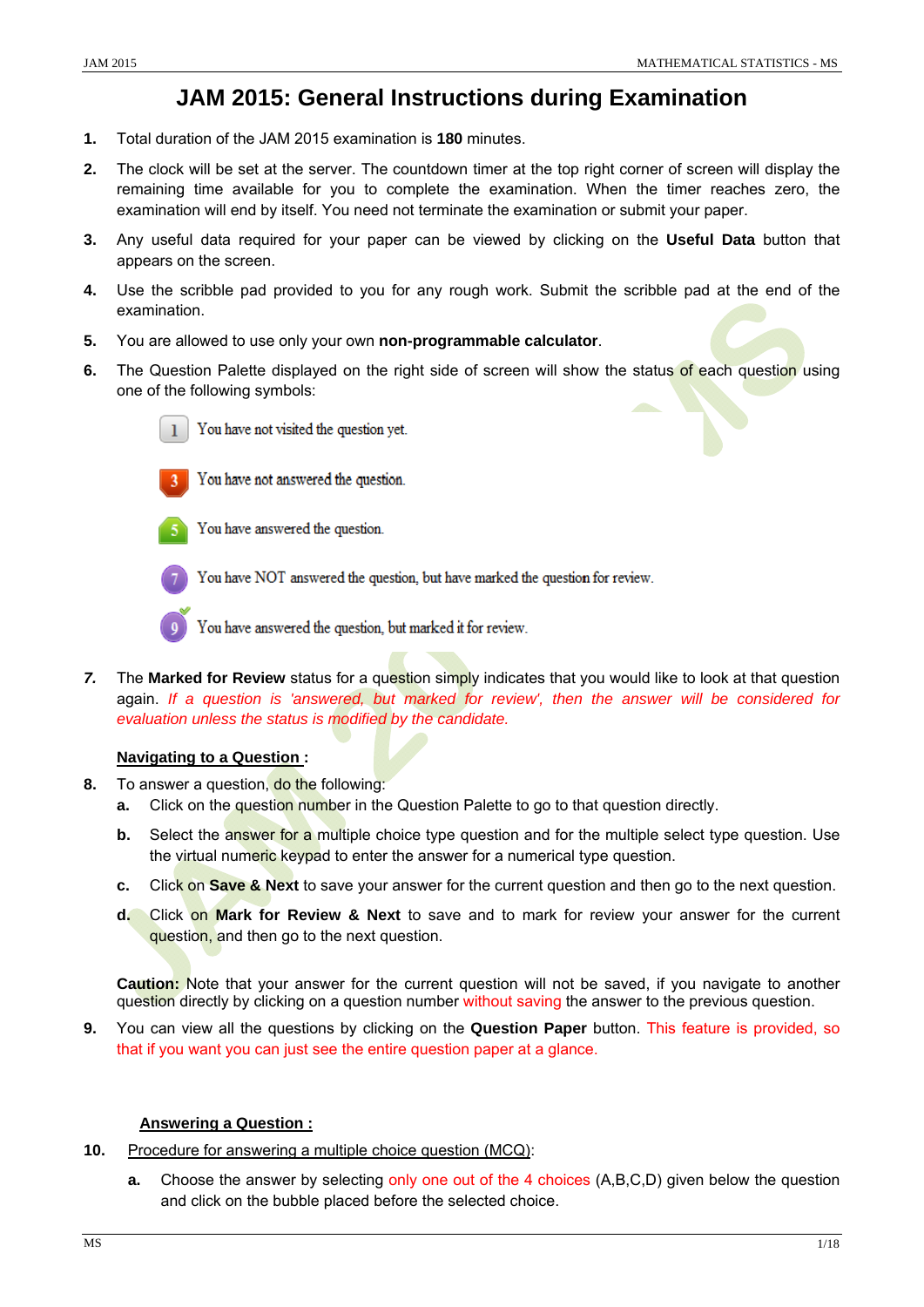- **b.** To deselect your chosen answer, click on the bubble of the selected choice again or click on the **Clear Response** button.
- **c.** To change your chosen answer, click on the bubble of another choice.
- **d.** To save your answer, you MUST click on the **Save & Next** button.
- **11.** Procedure for answering a multiple select question (MSQ):
	- **a.** Choose the answer by selecting one or more than one out of the 4 choices (A,B,C,D) given below the question and click on the checkbox(es) placed before each of the selected choice (s).
	- **b.** To deselect one or more of your selected choice(s), click on the checkbox(es) of the choice(s) again. To deselect all the selected choices, click on the **Clear Response** button.
	- **c.** To change a particular selected choice, deselect this choice that you want to change and click on the checkbox of another choice.
	- **d.** To save your answer, you MUST click on the **Save & Next** button.
- **12.** Procedure for answering a numerical answer type (NAT) question:
	- **a.** To enter a number as your answer, use the virtual numerical keypad.
	- **b.** A fraction (e.g. -0.3 or -.3) can be entered as an answer with or without '0' before the decimal point. As many as four decimal points, e.g. 12.5435 or 0.003 or -932.6711 or 12.82 can be entered.
	- **c.** To clear your answer, click on the **Clear Response** button.
	- **d.** To save your answer, you MUST click on the **Save & Next** button.
- *13.* To mark a question for review, click on the **Mark for Review & Next** button. *If an answer is selected (for MCQ and MSQ types) or entered (for NAT) for a question that is* **Marked for Review***, that answer will be considered in the evaluation unless the status is modified by the candidate.*
- **14.** To change your answer to a question that has already been answered, first select that question and then follow the procedure for answering that type of question as described above.
- **15.** Note that ONLY those questions for which answers are *saved* or *marked for review after answering*  will be considered for evaluation.

### **Choosing a Section :**

- **16.** Sections in this question paper are displayed on the top bar of the screen. All sections are compulsory.
- **17.** Questions in a section can be viewed by clicking on the name of that section. The section you are currently viewing will be highlighted.
- **18.** To select another section, simply click the name of the section on the top bar. You can shuffle between different sections any number of times.
- **19.** When you select a section, you will only be able to see questions in this Section, and you can answer questions in the Section.
- **20.** After clicking the **Save & Next** button for the last question in a section, you will automatically be taken to the first question of the next section in sequence.
- **21.** You can move the mouse cursor over the name of a section to view the answering status for that section.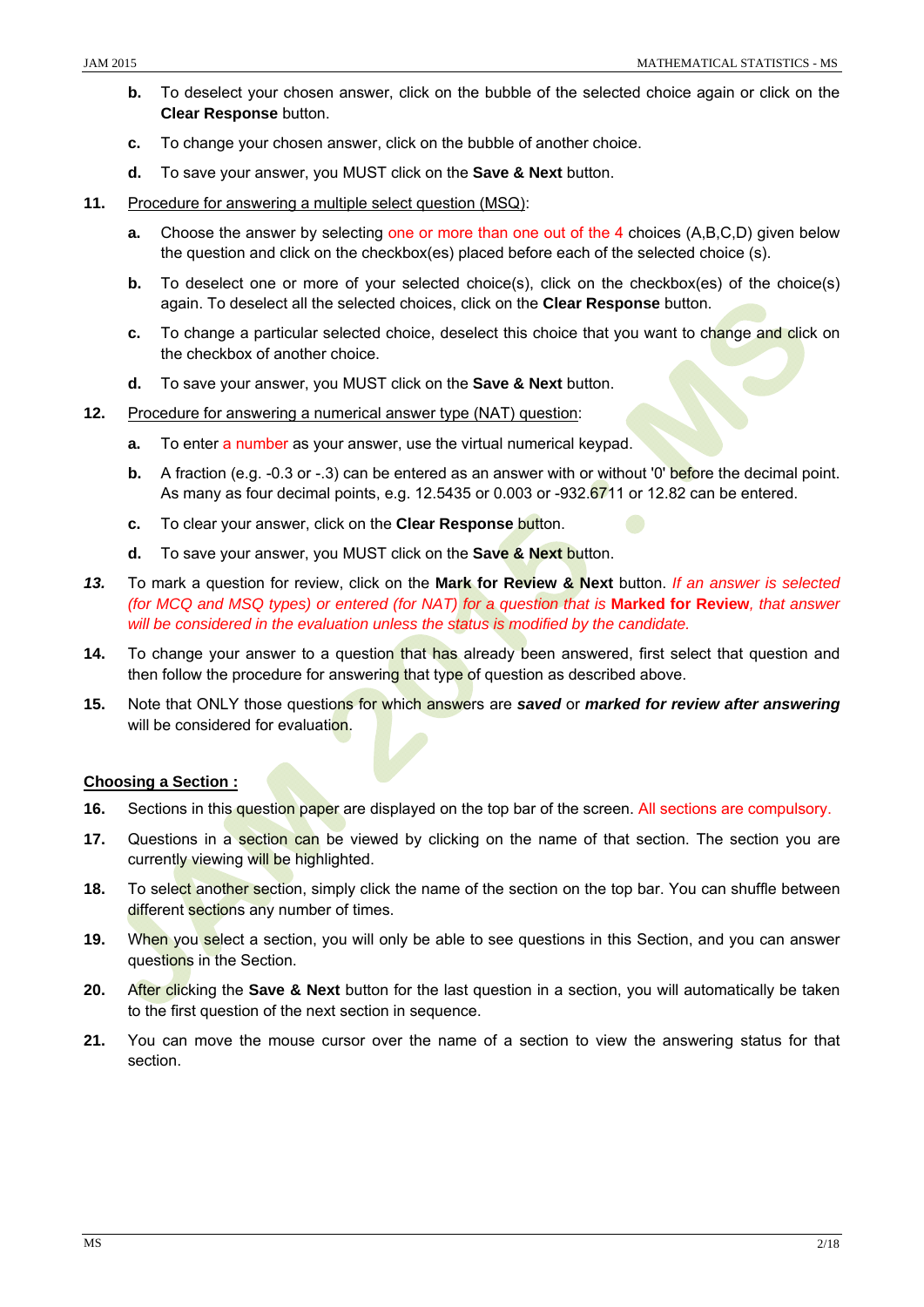#### **JAM 2015 Examination**

#### **MS: Mathematical Statistics**

#### *Duration*: **180 minutes** *Maximum Marks*: **100**

#### **Read the following instructions carefully.**

- **1.** To login, enter your Registration Number and Password provided to you. Kindly go through the various coloured symbols used in the test and understand their meaning before you start the examination.
- **2.** Once you login and after the start of the examination, you can view all the questions in the question paper, by clicking on the **Question Paper** button in the screen.
- **3.** This test paper has a total of 60 questions carrying 100 marks. The entire question paper is divided into three **sections, A, B** and **C**. All sections are compulsory. Questions in each section are of different types.
- **4. Section A** contains **Multiple Choice Questions (MCQ)**. Each MCQ type question has four choices out of which only one choice is the correct answer. This section has 30 Questions and carry a total of 50 marks.  $Q.1 - Q.10$  carry 1 mark each and Questions  $Q.11 - Q.30$  carry 2 marks each.
- **5. Section B** contains **Multiple Select Questions (MSQ)**. Each MSQ type question is similar to MCQ but with a difference that there may be one or more than one choice(s) that are correct out of the four given choices. The candidate gets full credit if he/she selects all the correct choices only and no wrong choices. This section has 10 Questions and carry 2 marks each with a total of 20 marks.
- **6. Section C** contains **Numerical Answer Type (NAT)** questions. For these NAT type questions, the answer is a real number which needs to be entered using the virtual numerical keypad on the monitor. No choices will be shown for these type of questions. This section has 20 Questions and carry a total of 30 marks.  $Q.1 - Q.10$  carry 1 mark each and Questions  $Q.11 - Q.20$  carry 2 marks each.
- **7.** Depending upon the JAM test paper, there may be useful common data that may be required for answering the questions. If the paper has such useful data, the same can be viewed by clicking on the **Useful Data** button that appears at the top, right hand side of the screen.
- **8.** The computer allotted to you at the examination centre runs specialized software that permits only one choice to be selected as answer for multiple choice questions using a mouse, one or more than one choices to be selected as answer for multiple select questions using a mouse and to enter a suitable number for the numerical answer type questions using the virtual numeric keypad and mouse.
- **9.** Your answers shall be updated and saved on a server periodically and also at the end of the examination. The examination will **stop automatically** at the end of **180 minutes**.
- **10.** Multiple choice questions (Section-A) will have four choices against A, B, C, D, out of which only **ONE**  choice is the correct answer. The candidate has to choose the correct answer by clicking on the bubble ( $\bigcirc$ ) placed before the choice.
- **11.** Multiple select questions (Section-B) will also have four choices against A, B, C, D, out of which **ONE OR MORE THAN ONE** choice(s) is /are the correct answer. The candidate has to choose the correct answer by clicking on the checkbox  $\Box$ ) placed before the choices for each of the selected choice(s).
- **12.** For numerical answer type questions (Section-C), each question will have a numerical answer and there will not be any choices**. For these questions, the answer should be entered** by using the mouse and the virtual numerical keypad that appears on the monitor.
- **13.** In all questions, questions not attempted will result in zero mark. In **Section A** (MCQ), wrong answer will result in **NEGATIVE** marks. For all 1 mark questions, 1/3 marks will be deducted for each wrong answer. For all 2 marks questions, 2/3 marks will be deducted for each wrong answer. In **Section – B** (MSQ), there is **NO NEGATIVE** and **NO PARTIAL** marking provisions. There is **NO NEGATIVE** marking in **Section – C** (NAT) as well.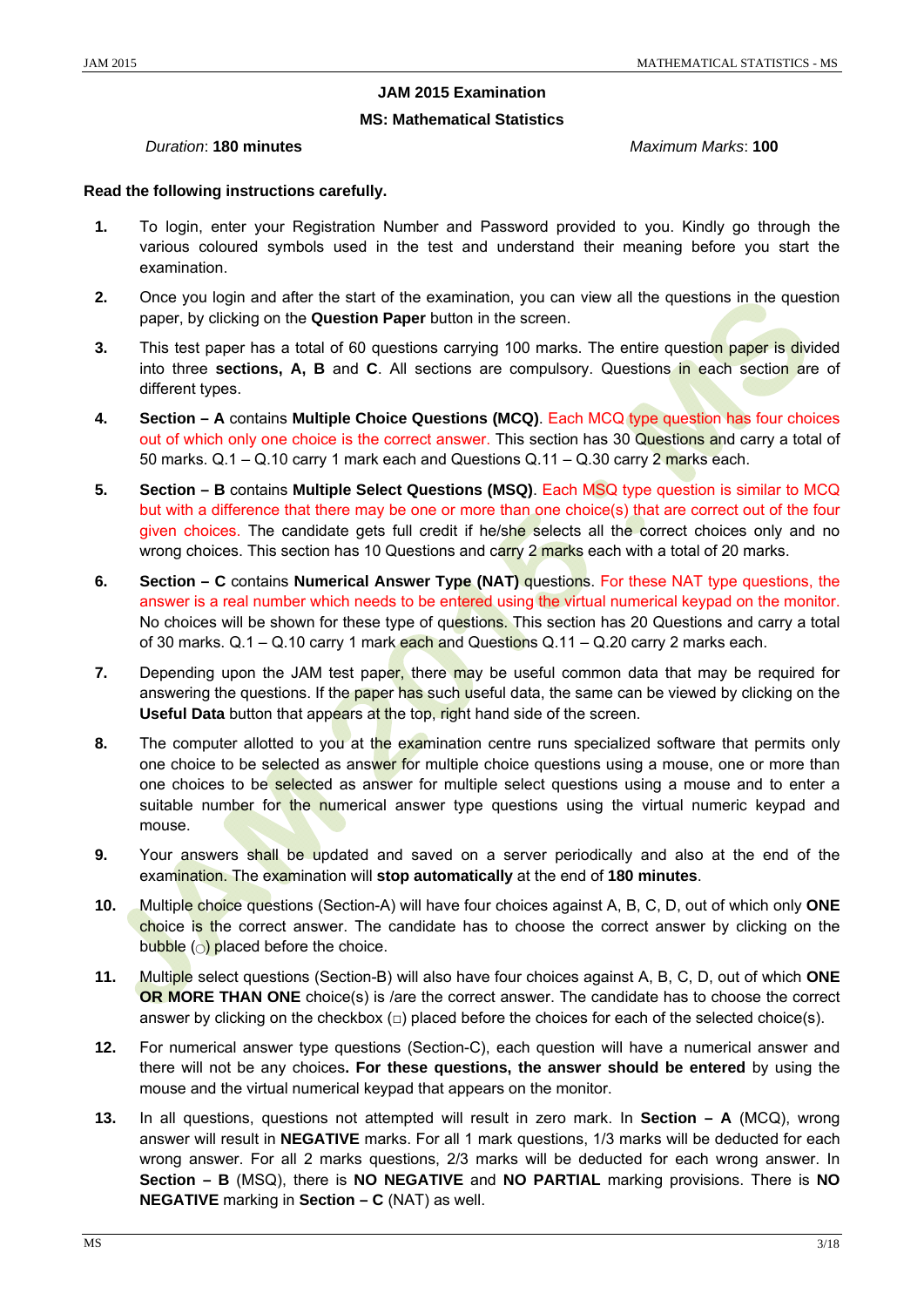- **14. Non-programmable calculators** are allowed but sharing of calculators is not allowed.
- **15.** Mobile phones, electronic gadgets other than calculators, charts, graph sheets, and mathematical tables are **NOT** allowed in the examination hall.
- **16.** You can use the scribble pad provided to you at the examination centre for all your rough work. The scribble pad has to be returned at the end of the examination.

#### **Declaration by the candidate:**

"I have read and understood all the above instructions. I have also read and understood clearly the instructions given on the admit card and shall follow the same. I also understand that in case I am found to violate any of these instructions, my candidature is liable to be cancelled. I also confirm that at the start of the examination all the computer hardware allotted to me are in proper working condition".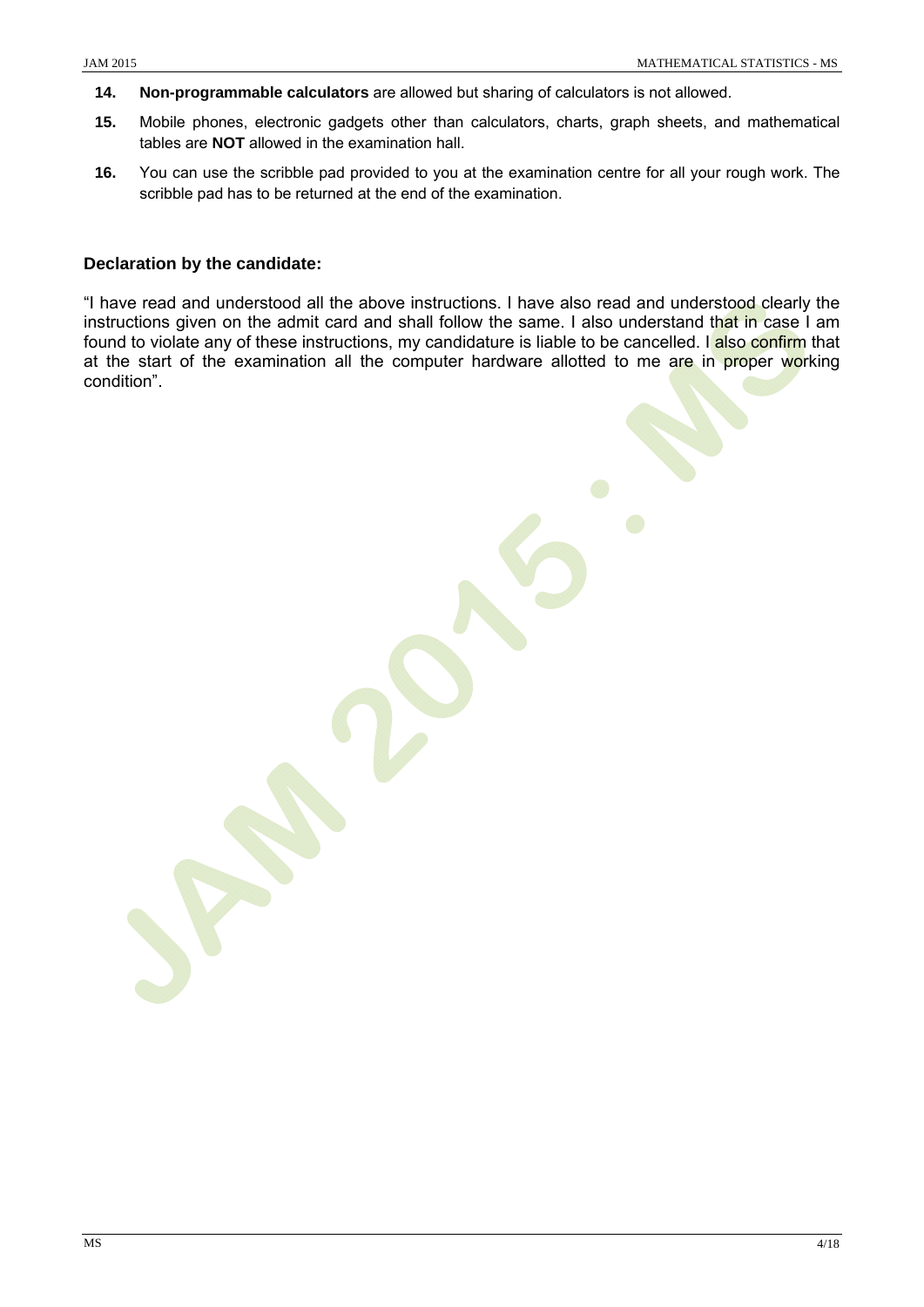| <b>Special Instructions / Useful Data</b> |                                                                                                                                                                   |  |  |  |
|-------------------------------------------|-------------------------------------------------------------------------------------------------------------------------------------------------------------------|--|--|--|
| $\mathbb R$                               | Set of all real numbers                                                                                                                                           |  |  |  |
| $\mathbb{R}^n$                            | $\{(x_1, , x_n): x_i \in \mathbb{R}, i = 1, 2, , n\}$                                                                                                             |  |  |  |
| E(X)                                      | Expectation of the random variable $X$                                                                                                                            |  |  |  |
| $\frac{P(A)}{\overline{X}_n}$             | Probability of the event A                                                                                                                                        |  |  |  |
|                                           | $\frac{1}{n}\sum_{i=1}^{n}X_{i}$                                                                                                                                  |  |  |  |
| U(a,b)                                    | Continuous uniform distribution on $(a,b)$ , $-\infty < a < b < \infty$                                                                                           |  |  |  |
| $N(\mu, \sigma^2)$                        | Normal distribution with mean $\mu \in \mathbb{R}$ and variance $\sigma^2 > 0$                                                                                    |  |  |  |
| Bin(n, p)                                 | Binomial distribution with <i>n</i> trials and success probability $p$                                                                                            |  |  |  |
| $Poisson(\theta)$                         | Poisson distribution with parameter $\theta$                                                                                                                      |  |  |  |
| Geom(p)                                   | Geometric distribution with parameter $p$ , whose probability mass                                                                                                |  |  |  |
|                                           | function is given by $P(X = x) = p(1-p)^{-1}$ , $x = 1, 2, $                                                                                                      |  |  |  |
| $Gamma(\alpha, \beta)$                    | Gamma distribution with parameters $\alpha$ and $\beta$ , whose probability                                                                                       |  |  |  |
|                                           | density function is given by $f(x) = \begin{cases} \frac{x^{\alpha-1} e^{-x/\beta}}{\Gamma(\alpha) \beta^{\alpha}}, \\ \end{cases}$<br>$x > 0$ ,<br>0, otherwise. |  |  |  |
| $X_n \xrightarrow{P} X$                   | The sequence of random variables $\{X_n\}$ converges in probability to                                                                                            |  |  |  |
|                                           | the random variable $X$                                                                                                                                           |  |  |  |
| $X_n \xrightarrow{d} X$                   | The sequence of random variables $\{X_n\}$ converges in distribution to                                                                                           |  |  |  |
|                                           | the random variable $X$                                                                                                                                           |  |  |  |
| $\boldsymbol{n}$<br>$\mathcal{X}$         | Binomial coefficient, equal to $\frac{n!}{x!(n-x)!}$                                                                                                              |  |  |  |
| $\log(x)$                                 | Natural logarithm of $x$                                                                                                                                          |  |  |  |
| $\boldsymbol{I}$                          | <b>Identity matrix</b>                                                                                                                                            |  |  |  |
| $\Phi(x)$                                 | Cumulative distribution function of $N(0,1)$                                                                                                                      |  |  |  |
| Special values                            | $\Phi(1.285) = 0.900, \Phi(1.645) = 0.950, \Phi(1.96) = 0.975$                                                                                                    |  |  |  |
|                                           | $e = 2.718$ , $\pi = 3.142$                                                                                                                                       |  |  |  |
|                                           | $log(2) = 0.693$                                                                                                                                                  |  |  |  |
|                                           |                                                                                                                                                                   |  |  |  |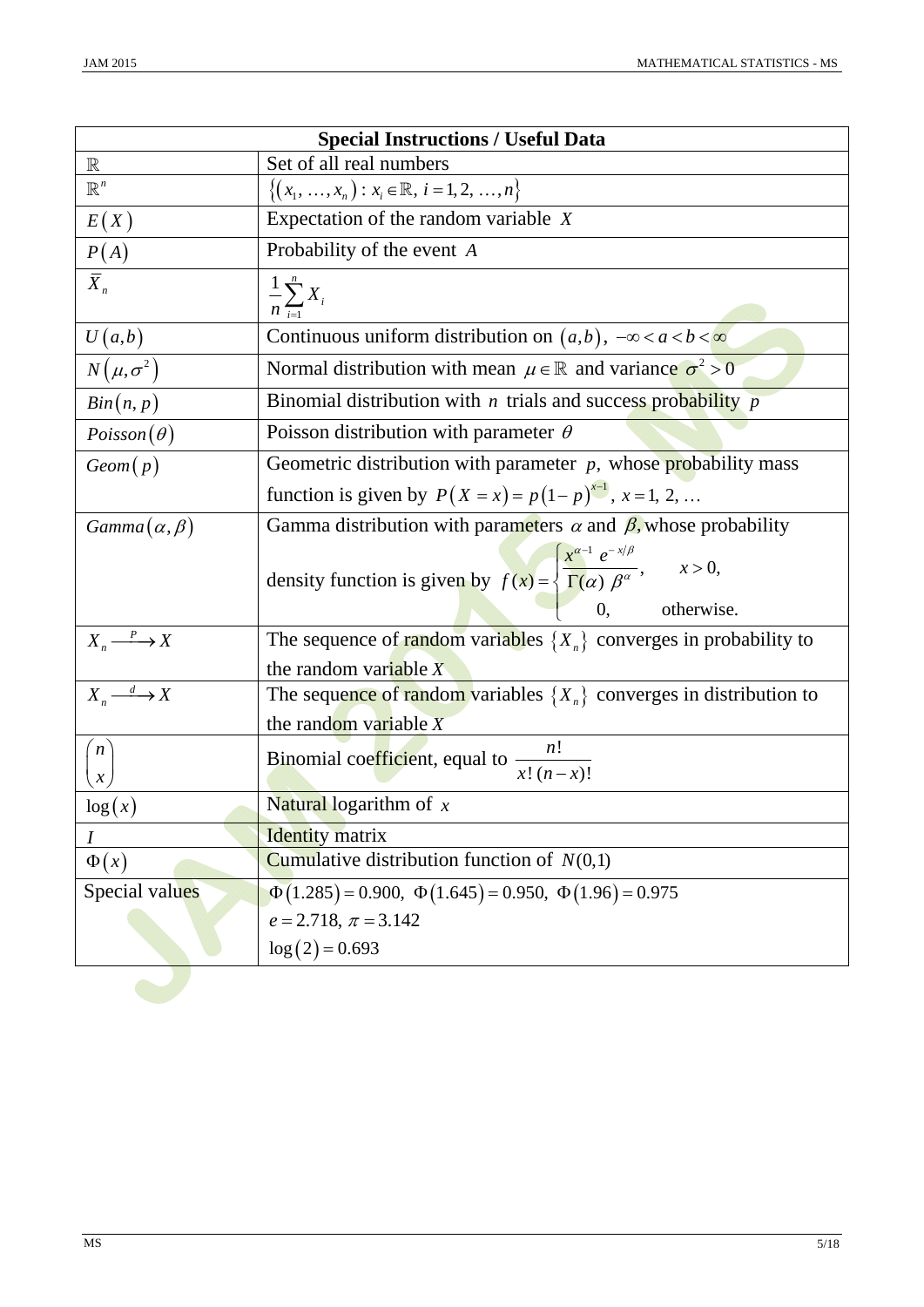# **SECTION – A**

# **MULTIPLE CHOICE QUESTIONS (MCQ)**

## **Q. 1 – Q.10 carry one mark each.**

Q.1 Let  $X_1, \ldots, X_n$  be a random sample from a population with probability density function

$$
f_{\theta}(x) = \begin{cases} \theta e^{-\theta x}, & x > 0, \\ 0, & \text{otherwise,} \end{cases}
$$

where  $\theta > 0$  is an unknown parameter.

Then, the uniformly minimum variance unbiased estimator for  $\frac{1}{\theta}$  is



Q.2 Let  $X_1, ..., X_{100}$  be independent and identically distributed  $N(0,1)$  random variables. The correlation between 98 1 *i i X*  $\sum_{i=1}^{98} X_i$  and  $\sum_{i=3}^{100}$ 3 *i i X*  $\sum_{i=3} X_i$  is equal to (A) 0 (B)  $96/98$  (C)  $98/100$  (D) 1

Q.3 Consider the problem of testing  $H_0: \theta = 0$  against  $H_1: \theta = 1/2$  based on a single observation *X* from  $U(\theta, \theta+1)$  population. The power of the test "Reject  $H_0$  if  $X > \frac{2}{3}$ "  $H_0$  if  $X > \frac{2}{3}$  " is

(A)  $1/6$  (B)  $5/6$  (C)  $1/3$  (D)  $2/3$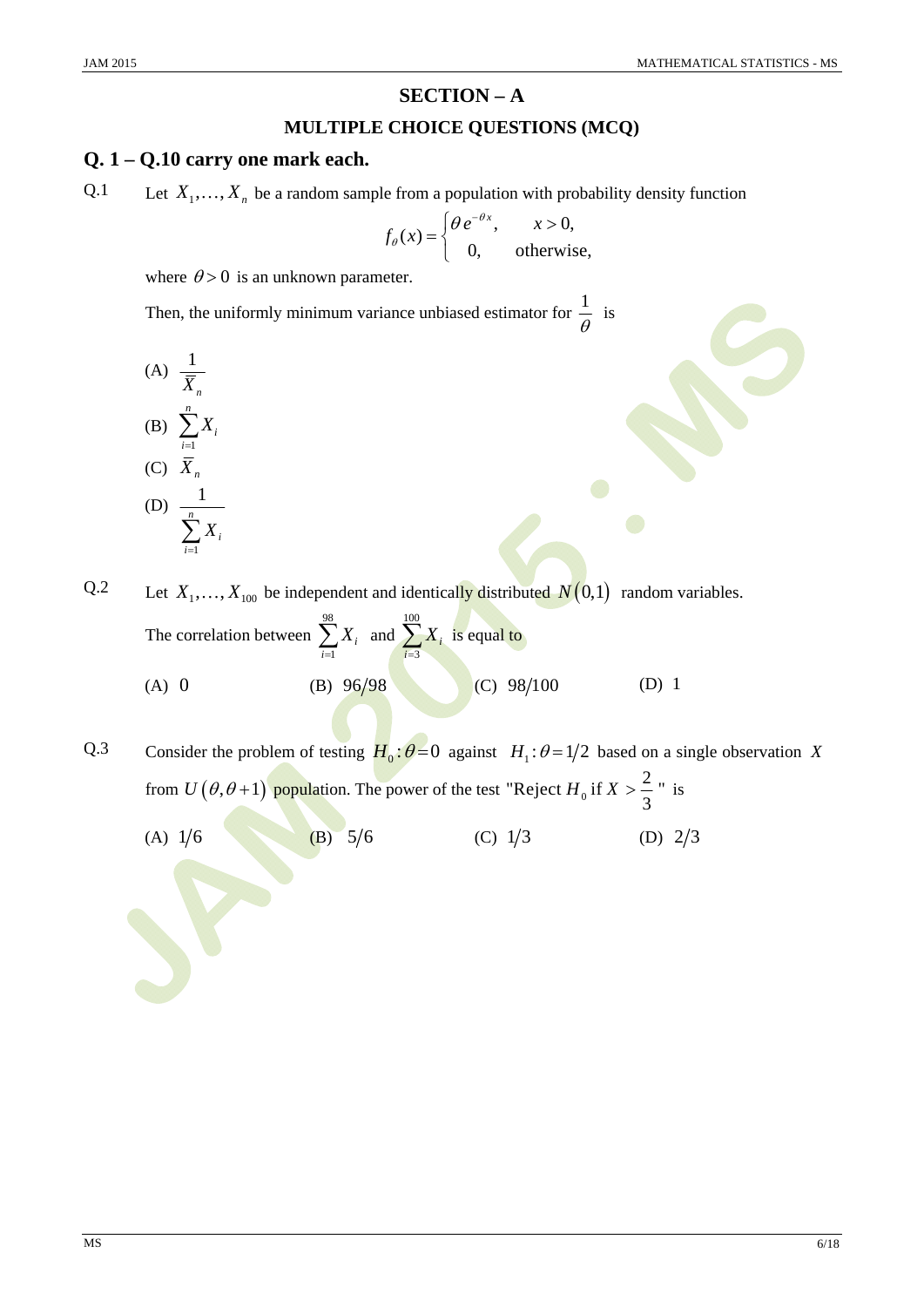Q.4 The probability mass function of a random variable *X* is given by

$$
P(X = x) = k {n \choose x}, x = 0, 1, \dots, n,
$$

where *k* is a constant. The moment generating function  $M_X(t)$  is

(A) 
$$
\frac{\left(1+e^{t}\right)^{n}}{2^{n}}
$$
  
\n(B) 
$$
\frac{2^{n}}{\left(1+e^{t}\right)^{n}}
$$
  
\n(C) 
$$
\frac{1}{2^{n}\left(1+e^{t}\right)^{n}}
$$
  
\n(D) 
$$
2^{n}\left(1+e^{t}\right)^{n}
$$

Q.5 Suppose *A* and *B* are events with  $P(A) = 0.5$ ,  $P(B) = 0.4$  and  $P(A \cap B^c) = 0.2$ . Then  $P(B^c | A \cup B)$  is equal to (A)  $1/2$  (B)  $1/3$  (C)  $1/4$  (D) 0

Q.6 Let  $X_1, ..., X_n$  be a random sample from a  $Gamma(\alpha, \beta)$  population, where  $\beta > 0$  is a known constant. The rejection region of the most powerful test for  $H_0$ :  $\alpha$  = 1 against  $H_1$ :  $\alpha$  = 2 is of the form

(A) 
$$
\prod_{i=1}^{n} X_i > K
$$
 (B)  $\sum_{i=1}^{n} X_i > K$  (C)  $\prod_{i=1}^{n} X_i < K$  (D)  $\sum_{i=1}^{n} X_i < K$ 

Q.7 Which of the following is NOT a linear transformation?

- (A)  $T: \mathbb{R}^3 \to \mathbb{R}^2$  defined by  $T(x, y, z) = (x, z)$
- (B)  $T: \mathbb{R}^3 \to \mathbb{R}^3$  defined by  $T(x, y, z) = (x, y -1, z)$
- (C)  $T: \mathbb{R}^2 \to \mathbb{R}^2$  defined by  $T(x, y) = (2x, y x)$
- (D)  $T: \mathbb{R}^2 \to \mathbb{R}^2$  defined by  $T(x, y) = (y, x)$
- Q.8 If a sequence  $\{x_n\}$  is monotone and bounded, then
	- (A) there exists a subsequence of  $\{x_n\}$  that diverges
	- (B) there may exist a subsequence of  $\{x_n\}$  that is not monotone
	- (C) all subsequences of  $\{x_n\}$  converge to the same limit
	- (D) there exist at least two subsequences of  $\{x_n\}$  which converge to distinct limits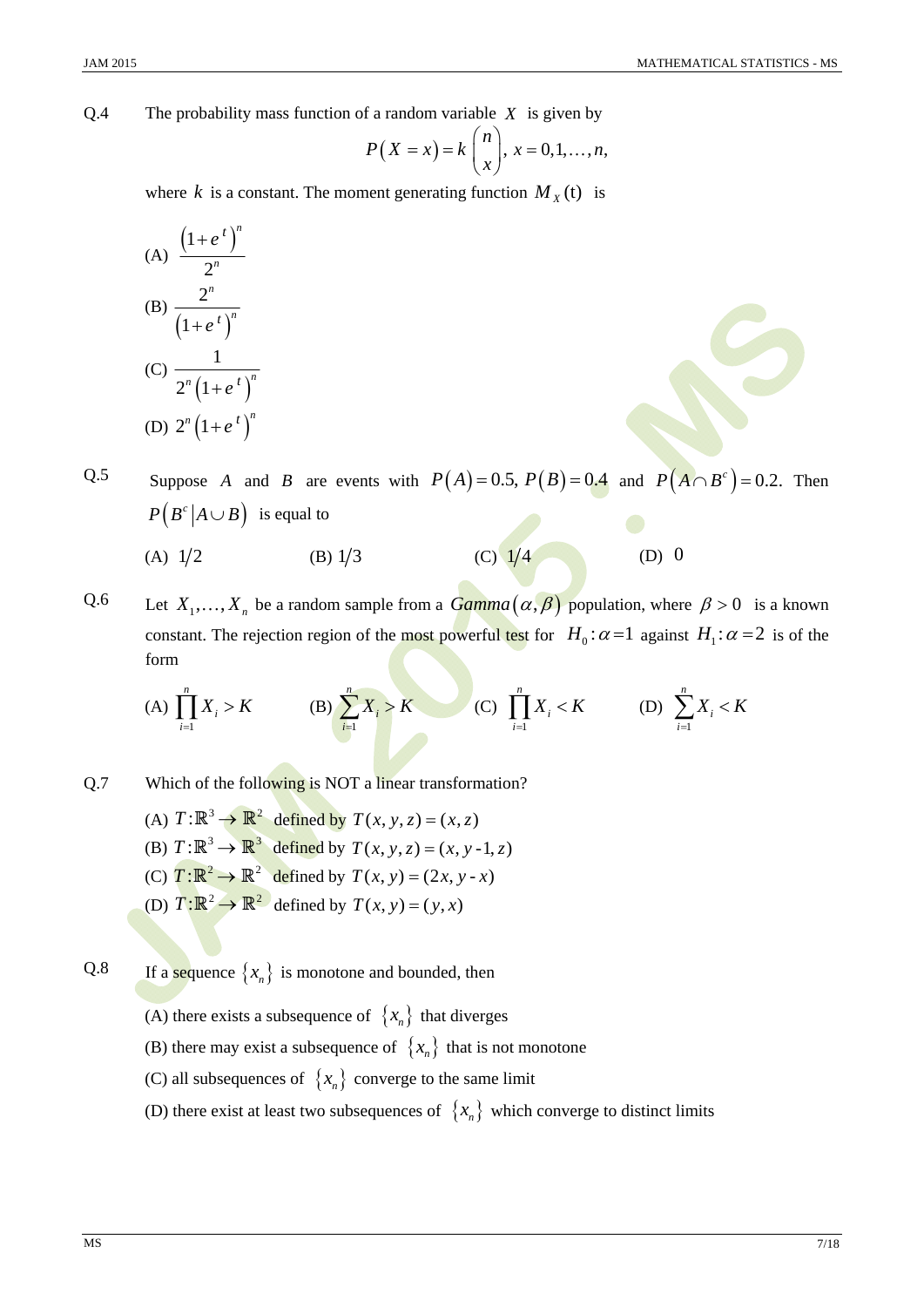Q.9 Let  $f: \mathbb{R} \to \mathbb{R}$  be defined by  $f(x) = x(x-1)(x-2)$ . Then

- (A) *f* is one-one and onto
- (B) *f* is neither one-one nor onto
- (C) *f* is one-one but not onto
- (D) *f* is not one-one but onto
- Q.10 Which of the following statements is true for all real numbers *x* ?
	- (A)  $e^{-x} \le 1 x$  (B)  $e^{-x} \ge 1 x$
	- (C)  $e^x \ge 1 x$  (D)  $e^x \le 1 x$

#### **Q. 11 – Q. 30 carry two marks each.**

- Q.11 Let  $X_1, ..., X_n$  be a random sample from a *Poisson*  $(\theta)$  population, where  $\theta > 0$  is unknown. The Cramer-Rao lower bound for the variance of any unbiased estimator of  $g(\theta) = \theta e^{-\theta}$  equals
	- (A)  $\frac{1}{\theta}(\theta(1-\theta)^2)e^{-2}$ *n*  $\theta(1-\theta)^2 e^{-2\theta}$ (B)  $\theta (1-\theta)^2 e^{-2\theta}$ (C)  $\theta(1-\theta)e^{-\theta}$ (D)  $\frac{1}{\theta}(\theta - \theta)e$ *n*  $\theta(1-\theta)e^{-\theta}$
- Q.12 Let *X* and *Y* be two independent random variables such that  $X \sim U(0,2)$  and  $Y \sim U(1,3)$ . Then  $P(X < Y)$  equals
	- (A)  $1/2$  (B)  $3/4$  (C)  $7/8$  (D) 1
- Q.13 There are two boxes, each containing two components. Each component is defective with probability 1/4, independent of all other components. The probability that exactly one box contains exactly one defective component equals
	- (A)  $3/8$  (B)  $5/8$  (C)  $15/32$  (D)  $17/32$
- Q.14 Consider a normal population with unknown mean  $\mu$  and variance  $\sigma^2 = 9$ . To test  $H_0: \mu = 0$ against  $H_1$ :  $\mu \neq 0$ , a random sample of size 100 is taken. Based on this sample, the test of the form  $|\overline{X}_n| > K$  rejects the null hypothesis at 5% level of significance. Then, which of the following is a possible 95% confidence interval for  $\mu$ ?
	- (A)  $(-0.488, 0.688)$  (B)  $(-1.96, 1.96)$ (C)  $(0.422, 1.598)$  (D)  $(0.588, 1.96)$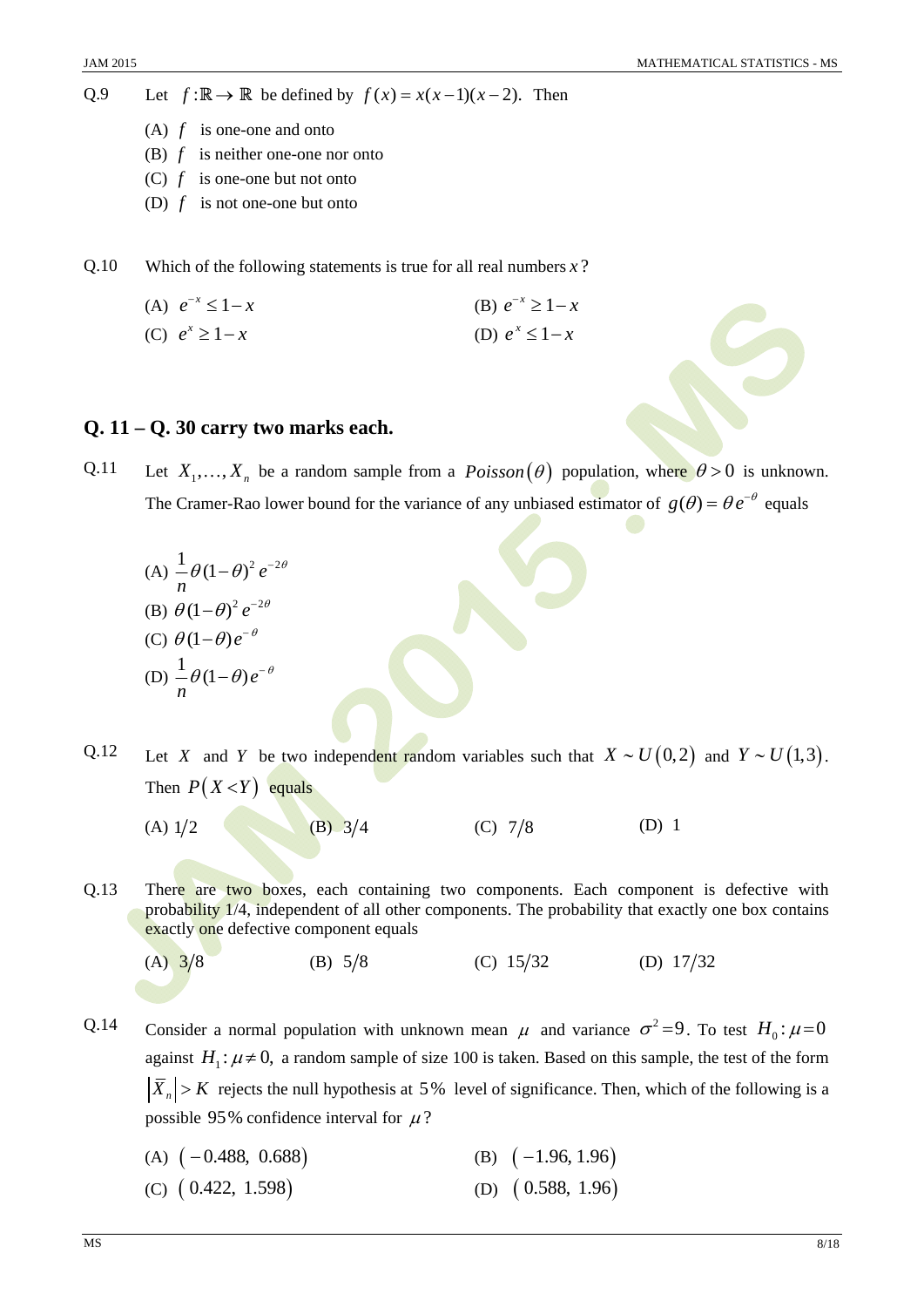Q.15 Let  $X_1, ..., X_n$  be a random sample from a population with probability density function

$$
f_{\theta}(x) = \begin{cases} (\theta + 1) x^{\theta}, & 0 < x < 1, \\ 0, & \text{otherwise,} \end{cases}
$$

where  $\theta > 0$  is unknown. The maximum likelihood estimator of  $\theta$  is

(A) 
$$
\sum_{i=1}^{n} \log X_i
$$
  
\n(B) 
$$
\frac{n - \sum_{i=1}^{n} \log X_i}{\sum_{i=1}^{n} \log X_i}
$$
  
\n(C) 
$$
\frac{n + \sum_{i=1}^{n} \log X_i}{-\sum_{i=1}^{n} \log X_i}
$$
  
\n(D) 
$$
\prod_{i=1}^{n} X_i
$$

Q.16 Let  $X_1, ..., X_n$  be a random sample from a population with probability density function

| $f_q(x) = \sqrt{\frac{4}{\theta}} x^3 e^{-x^4/\theta}$ | $x>0$ ,    |
|--------------------------------------------------------|------------|
|                                                        | otherwise, |

where  $\theta > 0$  is unknown. Then, a consistent estimator for  $\theta$  is

 $(A) \stackrel{1}{\longrightarrow} \sum X_i^4$ 1  $1 \in \mathbb{R}$ *i i X*  $\frac{1}{n}$   $\sum_{i=1}$ (B) 4 1  $\sum_{i=1}^{n} X_i$ *i X*  $\left(\sum_{i=1}^n \frac{X_i}{n}\right)$ (C)  $\overline{X}_1$ (D)  $\prod^n X_i^3$ 1 *i X i* =

Q.17 Let the probability density function of a random variable  $X$  be given by

$$
f(x) = \alpha e^{-x^2 - \beta x}, \quad -\infty < x < \infty.
$$

If 
$$
E(X) = -\frac{1}{2}
$$
, then  
\n(A)  $\alpha = \frac{1}{\sqrt{\pi}} e^{-\frac{1}{4}} \text{ and } \beta = 1$   
\n(B)  $\alpha = \frac{1}{\sqrt{\pi}} e^{-\frac{1}{4}} \text{ and } \beta = -1$   
\n(C)  $\alpha = \sqrt{\pi} e^{-\frac{1}{4}} \text{ and } \beta = 1$   
\n(D)  $\alpha = \sqrt{\pi} e^{-\frac{1}{4}} \text{ and } \beta = -1$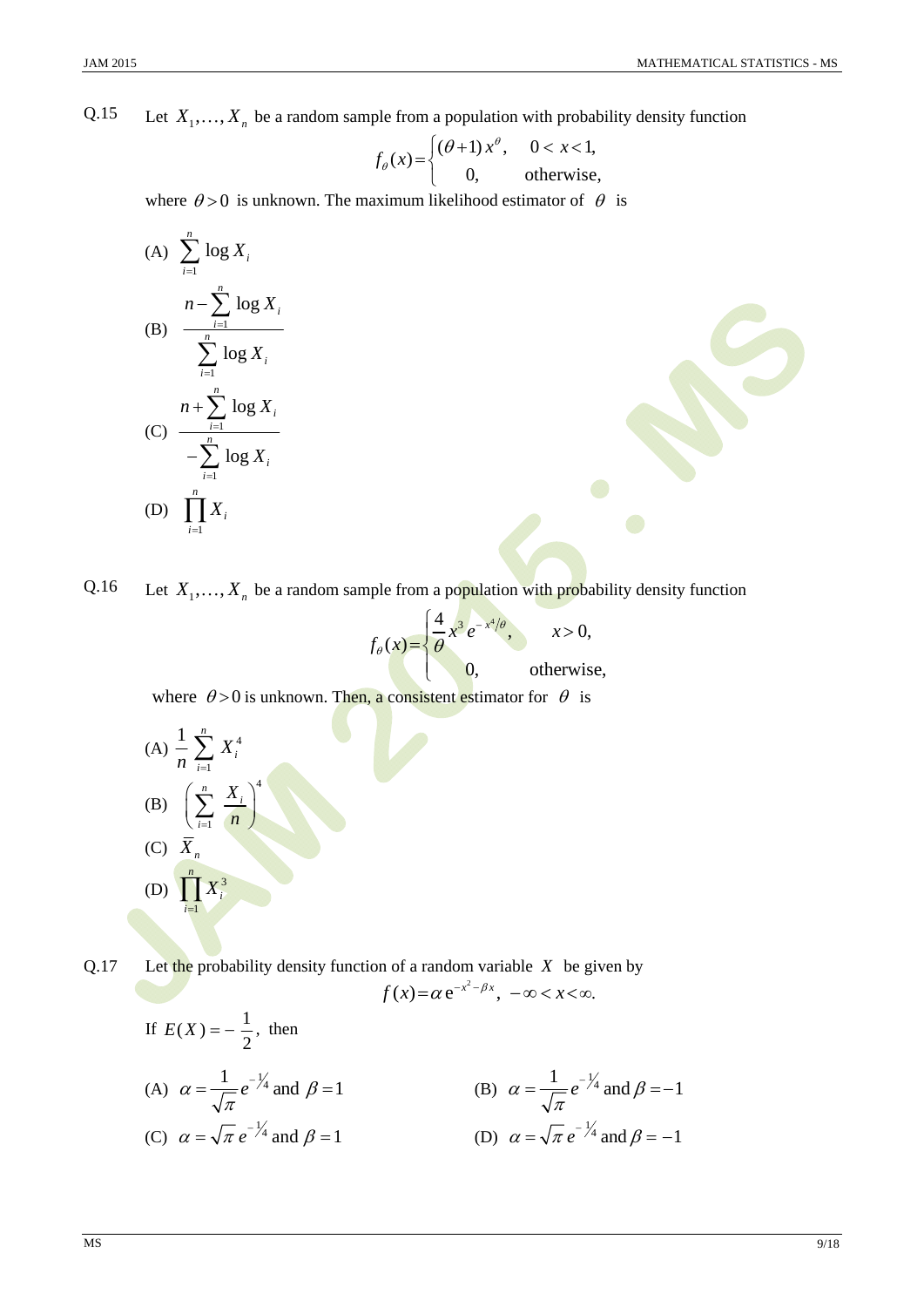Q.18 Let *X* be a single observation from a population having an exponential distribution with mean  $1/\lambda$ . Consider the problem of testing  $H_0$ :  $\lambda = 2$  against  $H_1$ :  $\lambda = 4$ . For the test with rejection region  $X \ge 3$ , let  $\alpha = P(Type1error)$  and  $\beta = P(Type1Error)$ . Then

(A)  $\alpha = e^{-6}$  and  $\beta = 1 - e^{-12}$  (B)  $\alpha = e^{-12}$  and  $\beta = 1 - e^{-6}$ (C)  $\alpha = 1 - e^{-12}$  and  $\beta = e^{-6}$  (D)  $\alpha = e^{-6}$  and  $\beta = e^{-12}$ 

Q.19 Let *Y* be an exponential random variable with mean  $1/\theta$ , where  $\theta > 0$ . The conditional distribution of *X* given *Y* has Poisson distribution with mean *Y*. Then, the variance of *X* is

(A) 
$$
\frac{1}{\theta^2}
$$
 \t(B)  $\frac{\theta+1}{\theta}$  \t(C)  $\frac{\theta^2+1}{\theta^2}$  \t(D)  $\frac{\theta+1}{\theta^2}$ 

Q.20 2000 cashew nuts are mixed thoroughly in flour. The entire mixture is divided into 1000 equal parts and each part is used to make one biscuit. Assume that no cashews are **broken in** the process. A biscuit is picked at random. The probability that it contains no cashew nuts is

| $(A)$ between 0 and 0.1     | (B) between $0.1$ and $0.2$ |  |  |
|-----------------------------|-----------------------------|--|--|
| (C) between $0.2$ and $0.3$ | (D) between $0.3$ and $0.4$ |  |  |

Q.21 Suppose  $X_1, ..., X_n$  are independent random variables and  $X_k \sim N(0, k \sigma^2)$ ,  $k = 1, ..., n$ , where  $\sigma^2$  is unknown. The maximum likelihood estimator for  $\sigma^2$  is

 $(A) \stackrel{1}{-} \sum X_k^2$ 1  $1 \sqrt{\frac{n}{n}}$ *k k X*  $\frac{1}{n}$   $\sum_{k=1}$ (B)  $\frac{1}{2} \sum (X_k - \overline{X}_n)^2$ 1  $\frac{1}{n} \sum_{k=1}^{n} (X_k - \overline{X}_n)$  $k - \Lambda_n$ *k*  $X_{k} - \overline{X}$  $\frac{1}{n} \sum_{k=1}^n (X_k -$ (C) 2 1  $1 \sum_{k=1}^{n} X_k^2$ *k X*  $\frac{1}{n}$   $\sum_{k=1}^{\infty} \frac{\Lambda}{k}$ (D) 2 1 *n k k n X k* =  $\sum$  $\sum$ 

1

=

*k*

- Q.22 Let  $X_1, ..., X_{10}$  be independent and identically distributed  $U(-5, 5)$  random variables. Then, the distribution of the random variable  $Y = -2 \sum \log(|X_i|/5)$ 10 1  $2 \sum \log (|X_i|/5)$ *i Y* = –2  $\sum \log |X|$  $=-2\sum_{i=1}^{n} \log (|X_i|/5)$  is
	- (A)  $\chi^2_{10}$  (B)  $10\chi^2_{2}$  (C)  $\chi^2_{20}$  (D)  $\frac{1}{2}\chi^2_{2}$ 20 1  $\frac{1}{2}$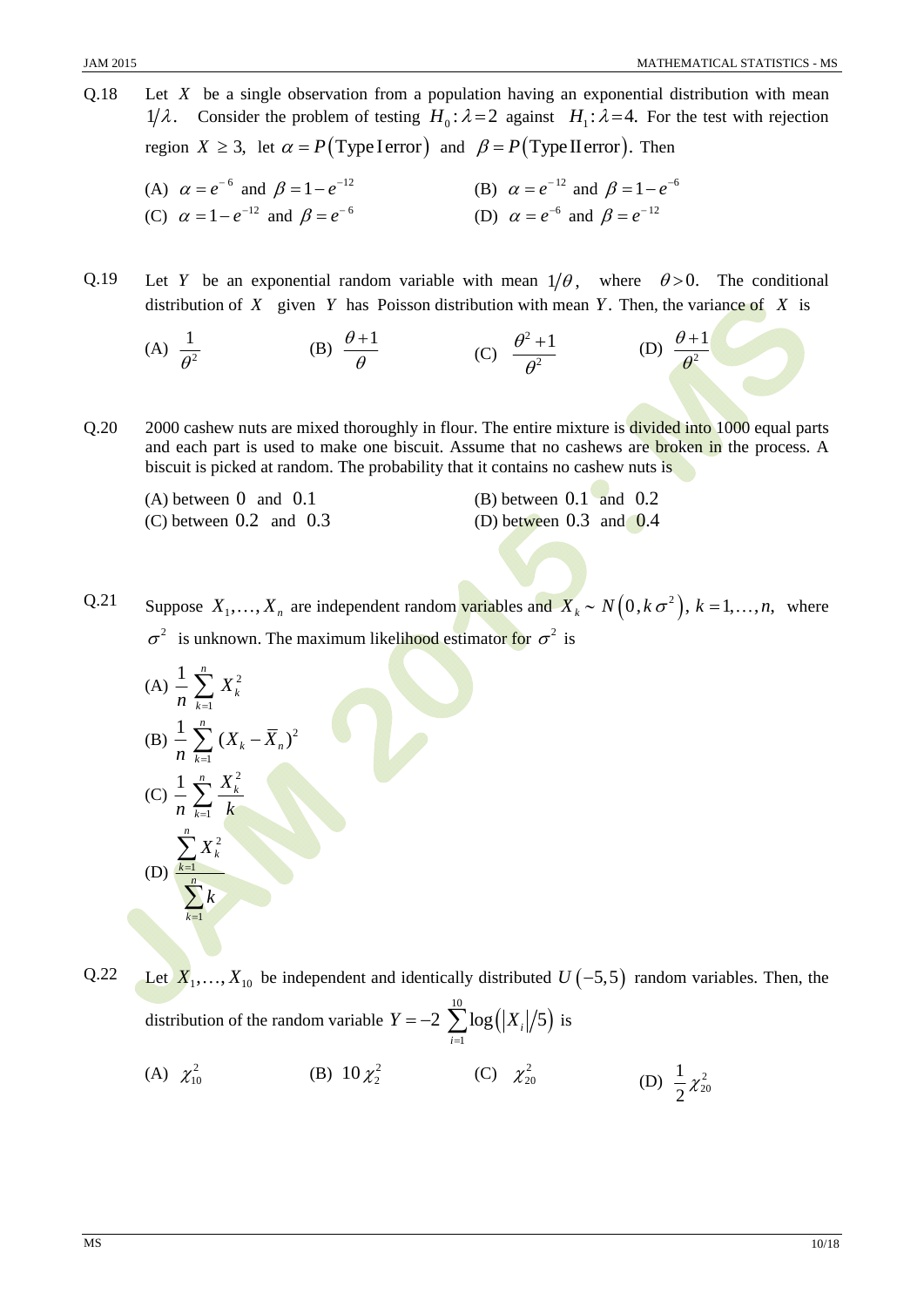- Q.23 Let  $f : \mathbb{R} \to \mathbb{R}$  be a differentiable function so that  $f(x) f'(x) < 0$  for all x. Then, which of the following is necessarily true?
	- (A) *f* is an increasing function
	- (B)  $f$  is a decreasing function
	- (C)  $|f|$  is an increasing function
	- (D)  $|f|$  is a decreasing function

Q.24 Let *M* be the matrix 
$$
\begin{pmatrix} 2 & 3 \\ 1 & -1 \end{pmatrix}
$$
. Which of the following matrix equations does *M* satisfy?

- (A)  $M^2 + 3M + 5I = 0$
- (B)  $M^3 M^2 5M = 0$
- (C)  $M^3 3M^2 + M = 0$
- (D)  $M^2 M + 5I = 0$

Q.25 If the determinant of an  $n \times n$  matrix *A* is zero, then

- (A) rank $(A) \leq n-2$
- (B) the trace of *A* is zero
- (C) zero is an eigenvalue of *A*
- (D)  $x = 0$  is the only solution of  $Ax = 0$
- Q.26 Let  $f:(0,\infty) \to \mathbb{R}$  be given by

$$
f(x) = \log x - x + 2.
$$

Then, the number of roots of  $f$  is

- (A) 0 (B) 1 (C) 2 (D) 3
- Q.27 The number of distinct real values of  $x$  for which the matrix

| is singular is |       | $\begin{pmatrix} x & 1 & 1 \end{pmatrix}$<br>$\begin{pmatrix} 1 & x & 1 \\ 1 & 1 & x \end{pmatrix}$ |              |
|----------------|-------|-----------------------------------------------------------------------------------------------------|--------------|
| $(A)$ 1        | (B) 2 | (C) 3                                                                                               | (D) infinite |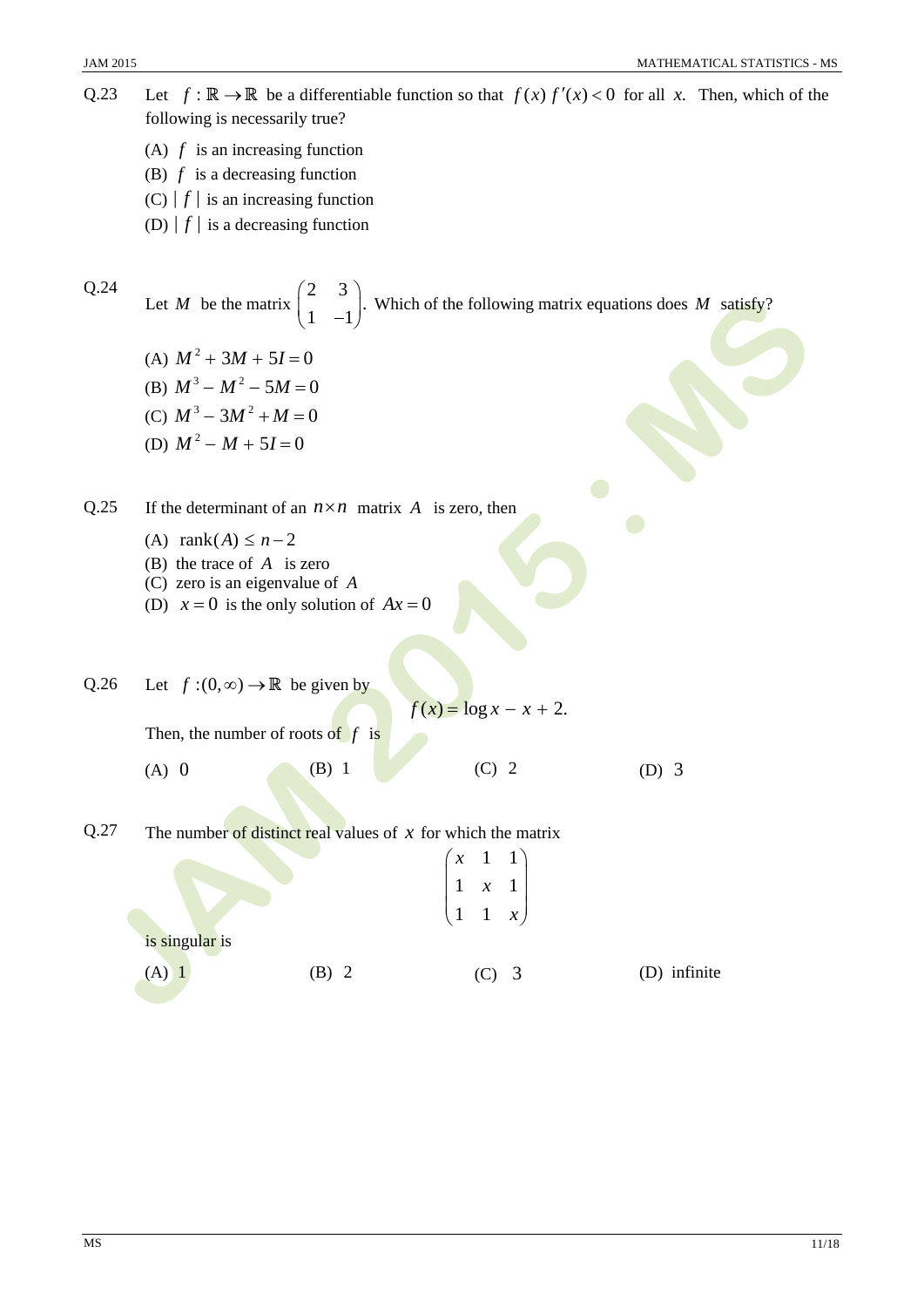Q.28 Suppose  $f : \mathbb{R}^2 \to \mathbb{R}$  is a continuous function. Define  $h : \mathbb{R} \to \mathbb{R}$  by

$$
h(x) = \int_{0}^{x} \int_{0}^{x} f(u, v) du dv.
$$

Then  $h'(1)$  is equal to

(A) 
$$
2 f(1,1)
$$
  
\n(B)  $f(1,0) + f(0,1)$   
\n(C)  $\int_{0}^{1} f(t,t) dt$   
\n(D)  $\int_{0}^{1} (f(1,t) + f(t,1)) dt$ 

Q.29 Let *A* be a  $5 \times 3$  real matrix of rank 2. Let  $b \in \mathbb{R}^5$  be a non-zero vector that is in the column space of *A*. Let  $S = \{x \in \mathbb{R}^3 : Ax = b\}$ . Define the translation of a subspace *V* of  $\mathbb{R}^3$  by  $x_0 \in \mathbb{R}^3$  as the set  $x_0 + V = \{x_0 + v : v \in V\}$ . Then

- (A) *S* is the empty set
- (B) *S* has only one element
- (C) *S* is a translation of a 1 dimensional subspace
- (D) *S* is a translation of a 2 dimensional subspace

Q.30 Let  $f : \mathbb{R} \to \mathbb{R}$  be a differentiable function whose derivative is continuous. Then

$$
\lim_{n\to\infty}(n+1)\int_0^1x^n\,f(x)\,dx
$$

11

 $(A)$  is equal to  $0$  (B) is infinite (C) is equal to  $\big| f(x) \big|$ 1  $\mathbf{0}$ 

*(D)* is equal to  $f(1)$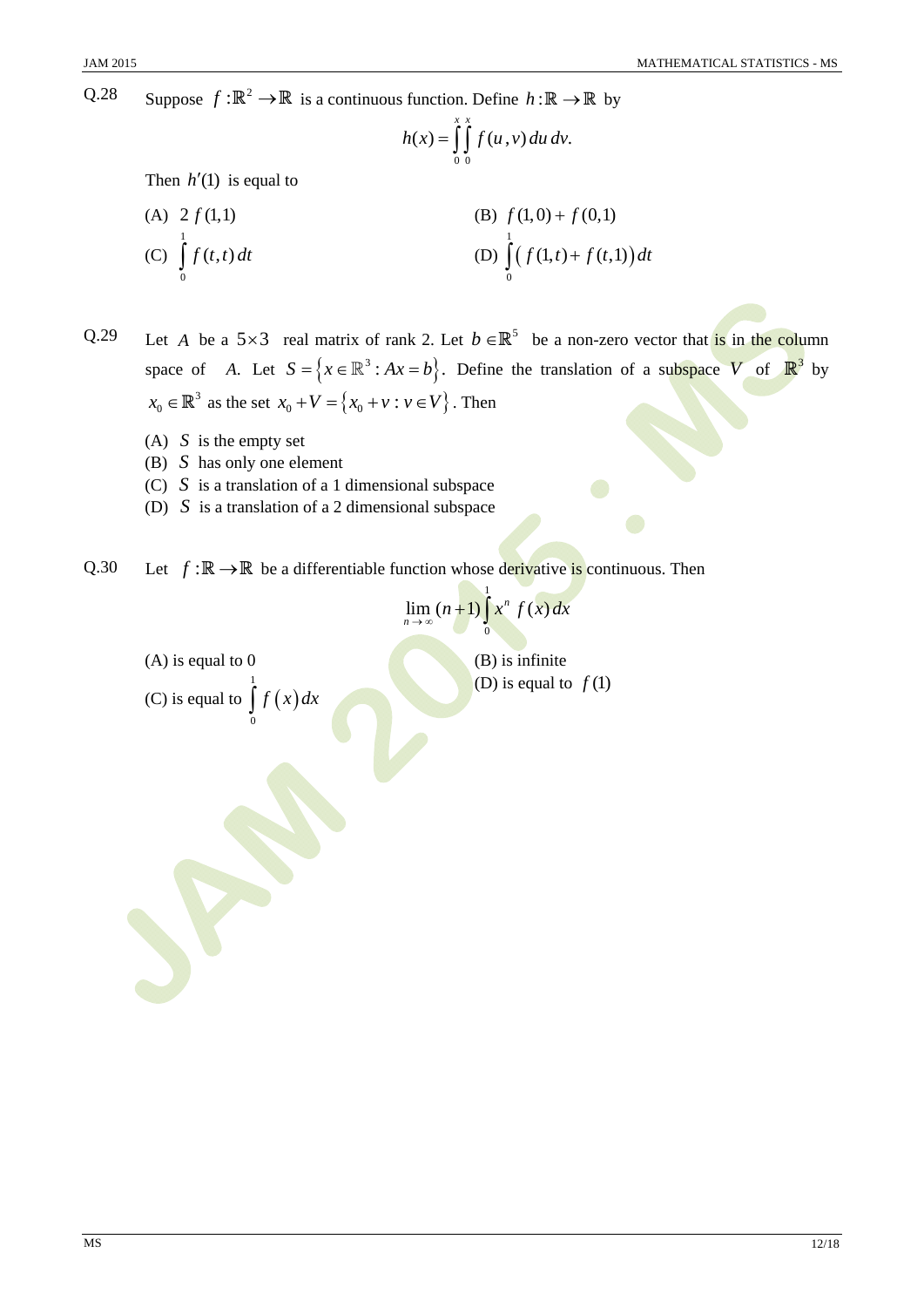# **SECTION - B**

# **MULTIPLE SELECT QUESTIONS (MSQ)**

# **Q. 1 – Q. 10 carry two marks each.**

Q.1 Suppose  $\{a_n\}$ ,  $\{b_n\}$  are sequences such that  $a_n > 0$ ,  $b_n > 0$  for all  $n \ge 1$ . Given that  $\sum a_n$ converges and  $\sum b_n$  diverges, which of the following statements is (are) necessarily FALSE?

(A) 
$$
\sum (a_n + b_n)
$$
 converges  
\n(B)  $\sum \frac{a_n}{b_n}$  converges  
\n(C)  $\sum \frac{b_n}{a_n}$  converges  
\n(D)  $\sum a_n b_n$  converges

Q.2 Consider the ordinary differential equation

$$
x\frac{dy}{dx} + y = x \text{ for } 0 < x < 1.
$$

Which of the following is (are) solution(s) to the above?

(A) 
$$
y(x) = \frac{x}{2}
$$
  
\n(B)  $y(x) = \frac{x}{2} + \frac{2}{x}$   
\n(C)  $y(x) = \frac{x}{2} - \frac{2}{x}$   
\n(D)  $y(x) = 0$ 

Q.3 Let  $f:[0,1] \to \mathbb{R}$  be a continuous function such that

$$
f(0) = -1
$$
,  $f\left(\frac{1}{2}\right) = 1$ ,  $f(1) = -1$ .

Then

- (A)  $f$  attains the value 0 at least twice in [0,1]
- (B)  $f$  attains the value 0 exactly twice in  $[0,1]$
- (C)  $f$  attains the value 0 exactly once in [0,1]
- (D) the range of  $f$  is  $[-1,1]$

Q.4 Let  $f : \mathbb{R} \to \mathbb{R}$ . Define  $g : \mathbb{R} \to \mathbb{R}$  by

$$
g(x) = f(x) (f(x) + f(-x)).
$$

Then

(A) *g* is even for all *f*

- (B) *g* is odd for all *f*
- (C) *g* is even if *f* is even
- (D) *g* is even if *f* is odd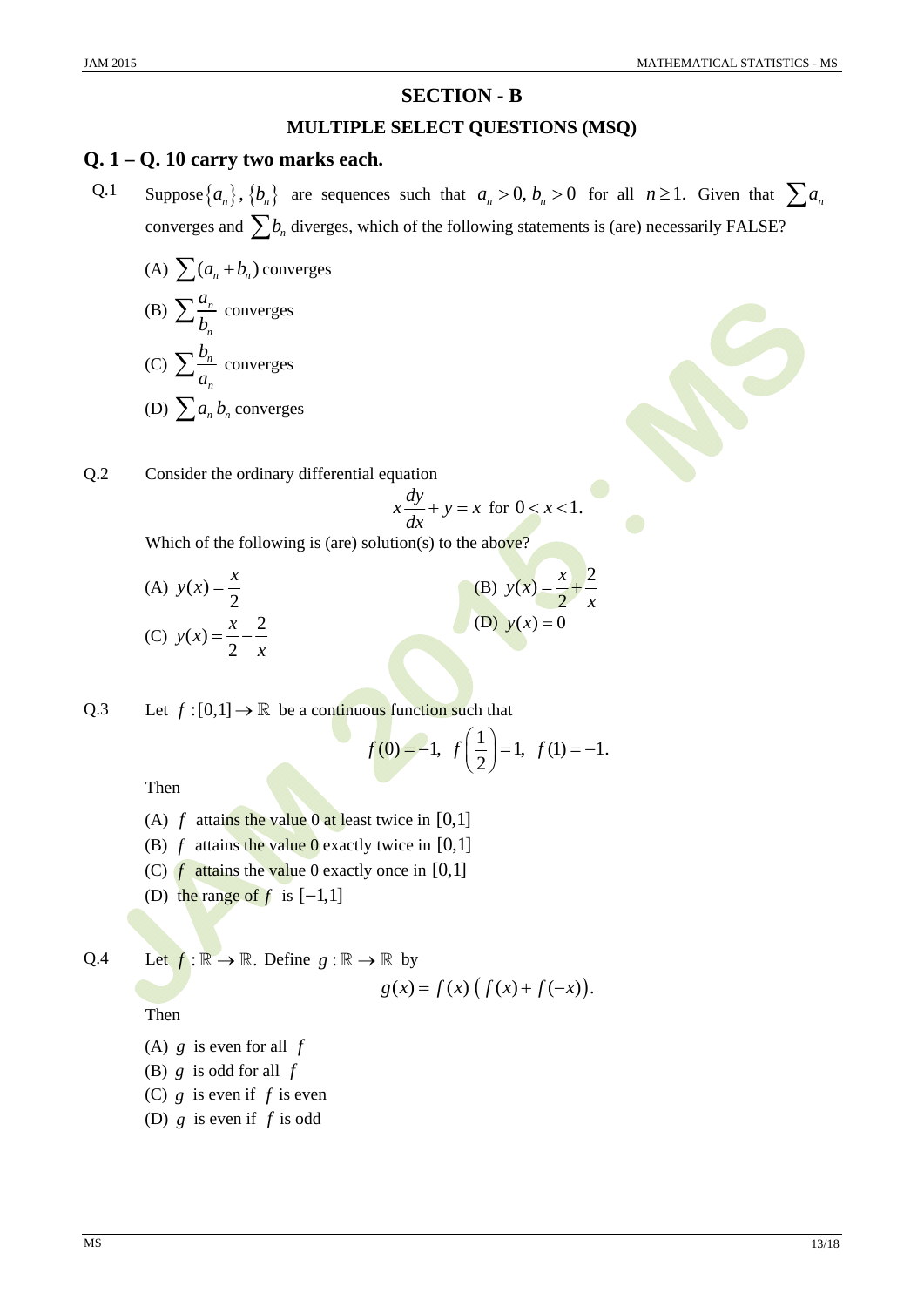Q.5 Which of the following matrices can be the variance-covariance matrix of a random vector 1 2 ? *X X*  $=\left(\frac{X_1}{X_2}\right)$ 

(A) 
$$
\begin{pmatrix} 2 & -1 \\ -1 & 1 \end{pmatrix}
$$
  
\n(B)  $\begin{pmatrix} 2 & 1 \\ -1 & 2 \end{pmatrix}$   
\n(C)  $\begin{pmatrix} -2 & 1 \\ 1 & 2 \end{pmatrix}$   
\n(D)  $\begin{pmatrix} 1 & 2 \\ 2 & 2 \end{pmatrix}$ 

Q.6 Let  $X_1, ..., X_n$  be a random sample from a  $N(\theta, 1)$  population, where  $-\infty < \theta < \infty$  is unknown. Which of the following statistics is (are) sufficient for  $\theta$ ?

(A) 
$$
\sum_{i=1}^{n} X_i
$$
  
\n(B)  $\left(X_1, \sum_{i=2}^{n} X_i\right)$   
\n(C)  $\left(X_1, X_2 + X_3, \sum_{i=4}^{n} X_i\right)$   
\n(D)  $\left(X_1, X_2, X_3, \sum_{i=4}^{n} X_i\right)$ 

Q.7 Let  $X_1, ..., X_n$  be a random sample from a  $N(\theta, \theta^2)$  distribution, where  $\theta > 0$  is unknown. Let

$$
T_1 = \sum_{i=1}^n X_i
$$
 and  $T_2 = \sum_{i=1}^n X_i^2$ .

Which of the following statements is (are) correct?

(A) 
$$
\frac{T_1^2}{n^2}
$$
 is unbiased for  $\theta^2$   
\n(B)  $\frac{T_2}{2n}$  is unbiased for  $\theta^2$   
\n(C)  $\frac{T_1^2}{n^2}$  is consistent for  $\theta^2$   
\n(D)  $\frac{T_2}{2n}$  is consistent for  $\theta^2$ 

Q.8 Suppose *X* and *Y* are independent and identically distributed random variables with finite variance  $\sigma^2$ . Which of the following expressions is (are) equal to  $\sigma^2$ ?

(A) 
$$
E(X^2) - (E(Y))^2
$$
  
\n(B)  $E\left(\left(\frac{X+Y}{2}\right)^2\right) - \left(E\left(\frac{X+Y}{2}\right)\right)^2$   
\n(C)  $\frac{1}{2}E\left((X-Y)^2\right)$   
\n(D)  $\min_{a \in \mathbb{R}} E(X-a)^2$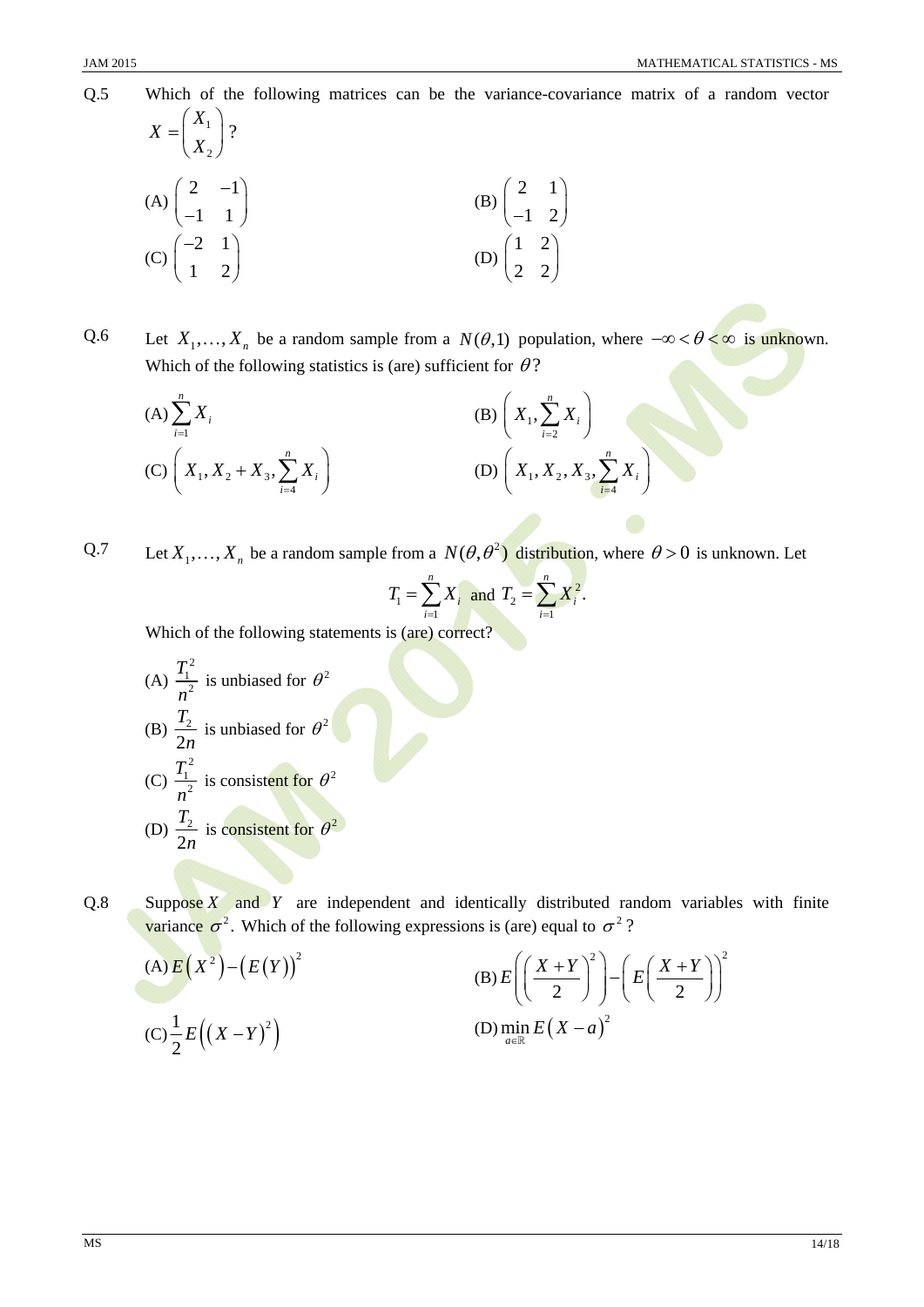Q.9 Let  $X_1, X_2, \ldots$  be a sequence of independent and identically distributed random variables with mean 2 and variance 4. Which of the following statements is (are) true?

(A) 
$$
\bar{X}_n \xrightarrow{P} 2
$$
  
\n(B)  $\frac{1}{n} \sum_{i=1}^n X_i^2 \xrightarrow{P} 4$   
\n(C)  $\sqrt{n} \frac{(\bar{X}_n - 2)}{2} \xrightarrow{d} N(0,1)$   
\n(D)  $E \left( \frac{1}{n-1} \sum_{i=1}^n (X_i - \bar{X}_n)^2 \right) = 4$  for all  $n \ge 2$ 

- Q.10 Let  $X_1, ..., X_n$  (assume  $n \ge 2$ ) be a random sample from an  $N(\mu, \sigma^2)$  population where  $-\infty < \mu < \infty$  and  $\sigma^2 > 0$  are unknown. Which of the following statements is (are) true?
	- (A) The maximum likelihood estimator of  $\mu$  attains the Cramer-Rao lower bound
	- (B) The uniformly minimum variance unbiased estimator of  $\mu$  attains the Cramer-Rao lower bound
	- (C) The maximum likelihood estimator of  $\sigma^2$  is an unbiased estimator of  $\sigma^2$
	- (D) The relative efficiency of the maximum likelihood estimator of  $\sigma^2$  with respect to the uniformly minimum variance unbiased estimator of  $\sigma^2$  is strictly less than 1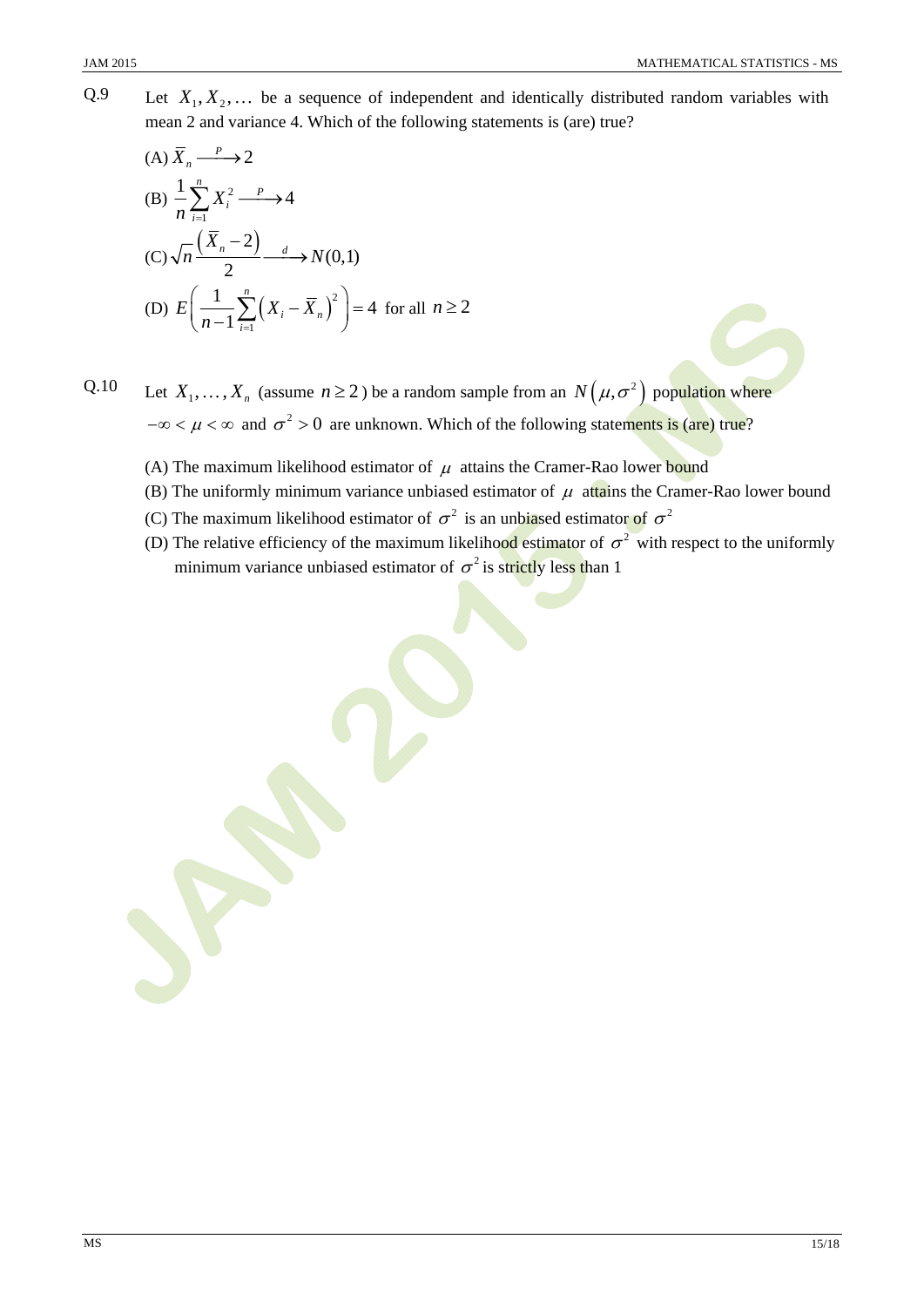# **SECTION – C**

# **NUMERICAL ANSWER TYPE (NAT)**

# **Q. 1 – Q. 10 carry one mark each.**

- Q.1 Let *X* and *Y* be independent exponentially distributed random variables with means  $1/4$  and  $1/6$ respectively. Let  $Z = min\{X, Y\}$ . Then  $E(Z) = \underline{\hspace{2cm}}$ .
- Q.2 Let *X* be a *Geom*(0.4) random variable. Then *PX X* 5 2 \_\_\_\_\_\_\_\_\_\_ .
- Q.3 *X* is a single observation from a  $Bin(1, p)$  population, where  $p \in \left[\frac{1}{5}, \frac{4}{5}\right]$  is unknown. If the observed value of *X* is 0, then the maximum likelihood estimator of  $p$  is
- Q.4 *X* is a random variable with density  $f(x) = \frac{1}{4}e^{-|x|/2}$ ,  $-\infty < x < \infty$ . Then
	- *E X* \_\_\_\_\_\_\_\_\_\_ .
- Q.5 A system comprising of *n* identical components works if at least one of the components works. Each of the components works with probability 0.8, independent of all other components. The minimum value of *n* for which the system works with probability at least 0.97 is \_\_\_\_\_\_\_\_\_\_.
- Q.6 Let *X* be a normal random variable with mean 2 and variance 4, and  $g(a) = P(a \le X \le a + 2)$ . The value of *a* that maximizes  $g(a)$  is
- Q.7 The volume of the solid formed by revolving the curve  $y = x$  between  $x = 0$  and  $x = 1$  about the  $\overline{x}$  -axis is equal to  $\overline{a}$ .
- Q.8 Let  $[x]$  be the greatest integer less than or equal to *x*. Then 2 1  $[x] dx =$  \_\_\_\_\_\_\_\_\_\_\_\_\_\_\_\_\_.
- Q.9 The number of real solutions of the equation  $x^3 + 3x^2 + 3x + 7 = 0$  is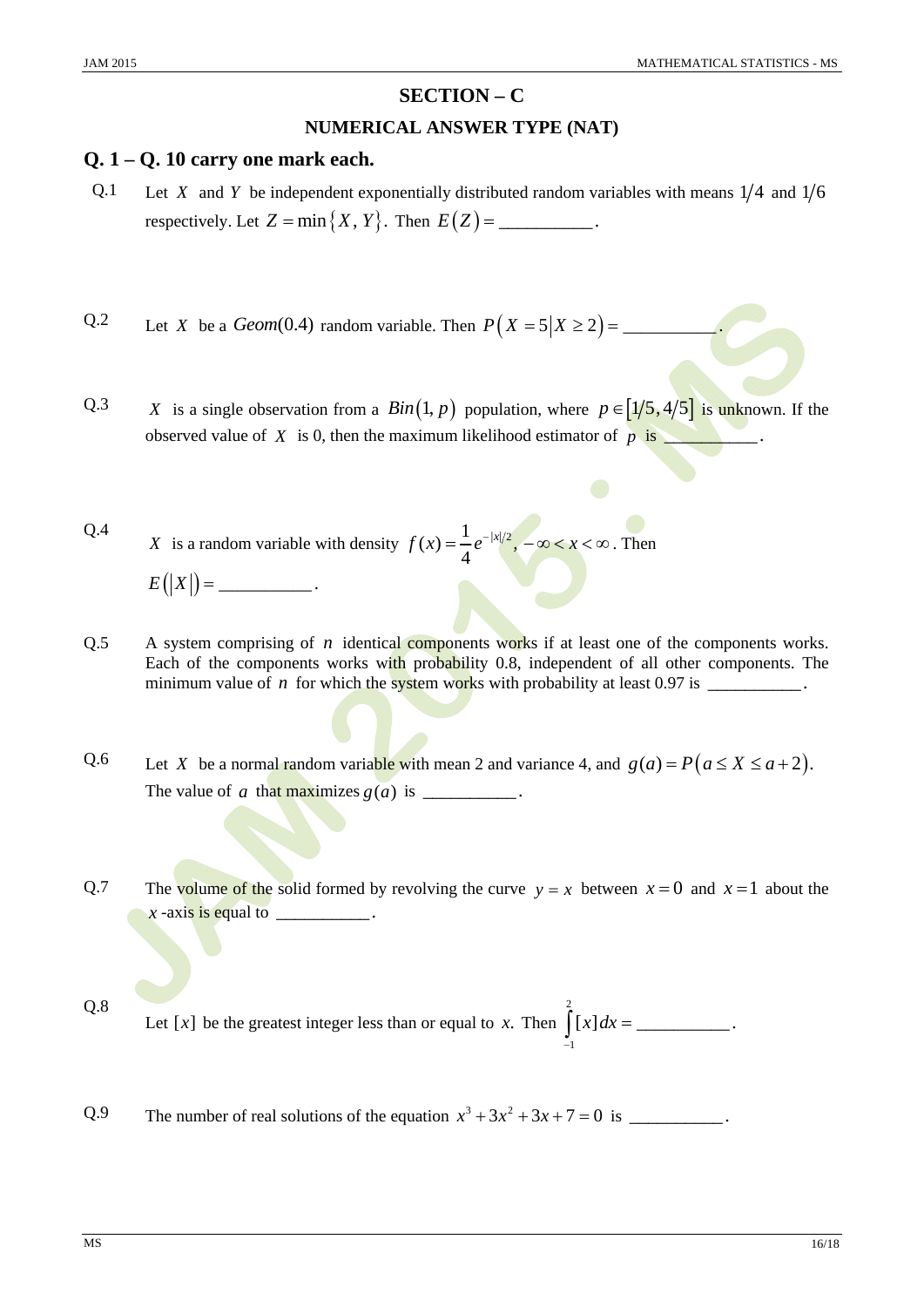Q.10 Let  $f: \mathbb{R} \to \mathbb{R}$  be a non-constant, three times differentiable function. If  $f\left(1 + \frac{1}{\cdot}\right) = 1$  $\left(1+\frac{1}{n}\right)=1$  for all integers *n*, then  $f''(1) =$  \_\_\_\_\_\_\_\_\_\_\_\_\_.

# **Q. 11 – Q. 20 carry two marks each.**

Q.11 Let  $Y \sim U(0,1)$ . The conditional probability density function of *X* given *Y* is

$$
f_{x|y}\left(x|y\right) = \begin{cases} \frac{1}{y}, & \text{if } 0 < x < y < 1, \\ 0, & \text{otherwise.} \end{cases}
$$

Then  $E(X) =$  \_\_\_\_\_\_\_\_\_\_\_\_\_\_\_.

Q.12 The probability density function of a random variable  $\overline{X}$  is given by

$$
f(x) = \begin{cases} \frac{1}{4}, & \text{if } |x| \le 1, \\ \frac{1}{4x^2}, & \text{otherwise.} \end{cases}
$$
  
Then  $P\left(-\frac{1}{2} \le X \le 2\right) = \frac{1}{2}$ 

Q.13 Let  $X_1, \ldots, X_n$  be independent and identically distributed random variables with  $U(0,1)$ distribution. Then

$$
\lim_{n\to\infty} P\bigg(\sum_{i=1}^n X_i \leq \frac{n}{2} + n^{3/4}\bigg) = \underline{\qquad}.
$$

Q.14 Based on 20 observations  $(x_1, y_1), ..., (x_{20}, y_{20})$ , the following values are obtained.

$$
\sum_{i=1}^{20} x_i = 6, \quad \sum_{i=1}^{20} x_i^2 = 14, \quad \sum_{i=1}^{20} y_i = 9 \quad \text{and} \quad \sum_{i=1}^{20} x_i y_i = 20.
$$

For  $X = 1$ , the predicted value of Y based on a least squares fit of a linear regression model of Y on *X* is \_\_\_\_\_\_\_\_\_\_.